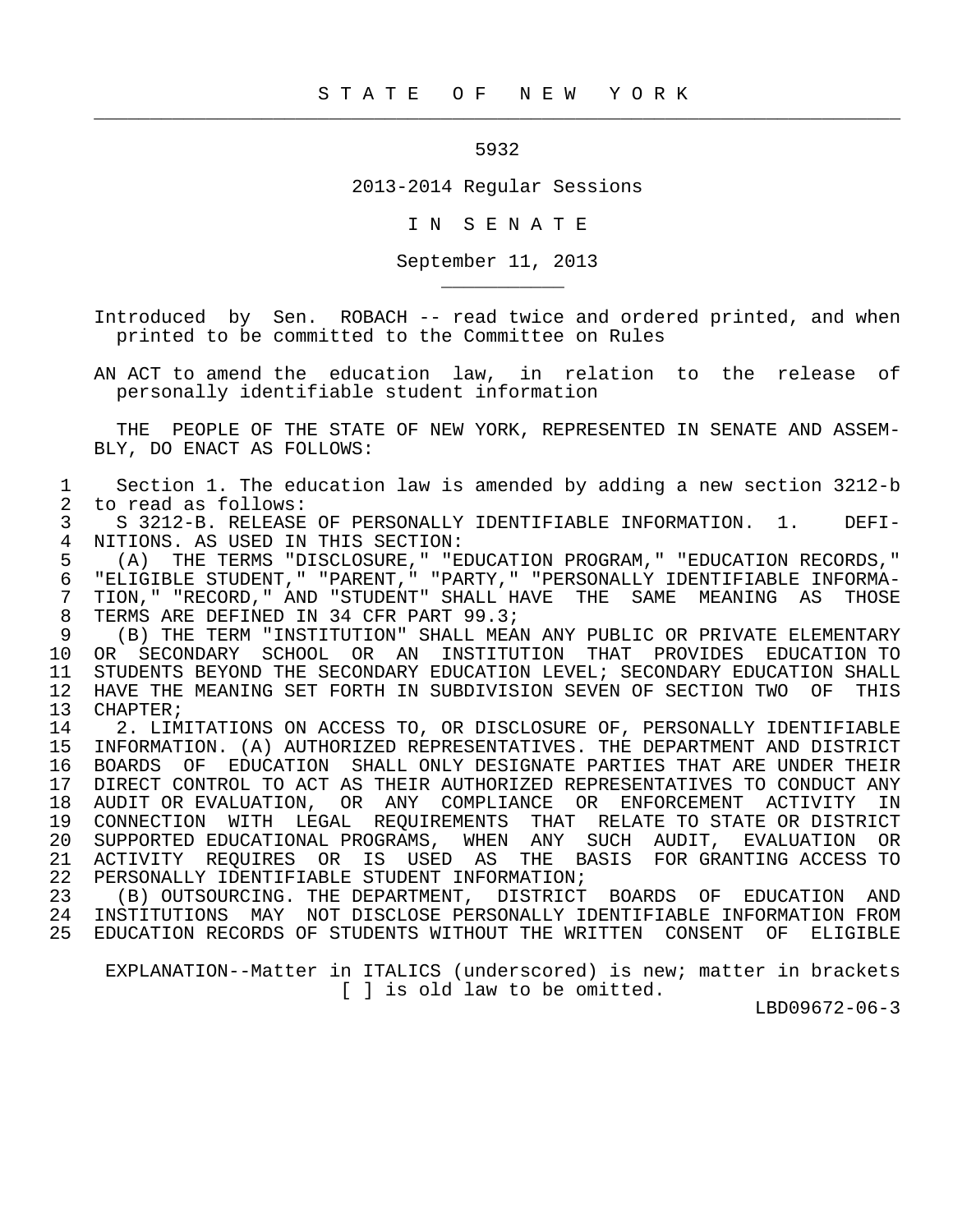1 STUDENTS OR PARENTS TO A CONTRACTOR, CONSULTANT, OR OTHER PARTY TO WHOM<br>2 AN AGENCY OR INSTITUTION HAS OUTSOURCED INSTITUTIONAL SERVICES OR FUNC-2 AN AGENCY OR INSTITUTION HAS OUTSOURCED INSTITUTIONAL SERVICES OR FUNC-<br>3 TIONS UNLESS THAT OUTSIDE PARTY: 3 TIONS UNLESS THAT OUTSIDE PARTY: 4 (1) PERFORMS AN INSTITUTIONAL SERVICE OR FUNCTION FOR WHICH THE 5 DEPARTMENT, DISTRICT BOARD OF EDUCATION, OR INSTITUTION WOULD OTHERWISE<br>6 USE EMPLOYEES; 6 USE EMPLOYEES;<br>7 (2) IS UND 7 (2) IS UNDER THE DIRECT CONTROL OF THE AGENCY OR INSTITUTION WITH  $\overline{R}$  respect to the USE and Maintenance of Education Records; 8 RESPECT TO THE USE AND MAINTENANCE OF EDUCATION RECORDS;<br>9 (3) LIMITS INTERNAL ACCESS TO EDUCATION RECORDS TO THO 9 (3) LIMITS INTERNAL ACCESS TO EDUCATION RECORDS TO THOSE INDIVIDUALS<br>10 THAT ARE DETERMINED TO HAVE LEGITIMATE EDUCATIONAL INTERESTS; 10 THAT ARE DETERMINED TO HAVE LEGITIMATE EDUCATIONAL INTERESTS;<br>11 (4) DOES NOT USE THE EDUCATION RECORDS FOR ANY OTHER PUI 11 (4) DOES NOT USE THE EDUCATION RECORDS FOR ANY OTHER PURPOSES THAN<br>12 THOSE EXPLICITLY AUTHORIZED IN ITS CONTRACT; 12 THOSE EXPLICITLY AUTHORIZED IN ITS CONTRACT;<br>13 (5) DOES NOT DISCLOSE ANY PERSONALLY IDENT 13 (5) DOES NOT DISCLOSE ANY PERSONALLY IDENTIFIABLE INFORMATION TO ANY 14 OTHER PARTY: OTHER PARTY: 15 (I) WITHOUT THE PRIOR WRITTEN CONSENT OF THE PARENT OR ELIGIBLE<br>16 STUDENT, OR 16 STUDENT, OR<br>17 (II) UNLES 17 (II) UNLESS REQUIRED BY STATUTE OR COURT ORDER AND THE PARTY PROVIDES<br>18 A NOTICE OF THE DISCLOSURE TO THE DEPARTMENT, DISTRICT BOARD OF EDUCA-18 A NOTICE OF THE DISCLOSURE TO THE DEPARTMENT, DISTRICT BOARD OF EDUCA-<br>19 TION, OR INSTITUTION THAT PROVIDED THE INFORMATION NO LATER THAN THE 19 TION, OR INSTITUTION THAT PROVIDED THE INFORMATION NO LATER THAN THE<br>20 TIME THE INFORMATION IS DISCLOSED, UNLESS PROVIDING NOTICE. OF THE 20 TIME THE INFORMATION IS DISCLOSED, UNLESS PROVIDING NOTICE OF THE 21 DISCLOSURE IS EXPRESSLY PROHIBITED BY THE STATUTE OR COURT ORDER; 21 DISCLOSURE IS EXPRESSLY PROHIBITED BY THE STATUTE OR COURT ORDER;<br>22 (6) MAINTAINS REASONABLE ADMINISTRATIVE, TECHNICAL AND PHYSICAL 22 (6) MAINTAINS REASONABLE ADMINISTRATIVE, TECHNICAL AND PHYSICAL SAFE- 23 GUARDS TO PROTECT THE SECURITY, CONFIDENTIALITY AND INTEGRITY OF 24 PERSONALLY IDENTIFIABLE STUDENT INFORMATION IN ITS CUSTODY;<br>25 (7) USES ENCRYPTION TECHNOLOGIES TO PROTECT DATA WHILE IN 25 (7) USES ENCRYPTION TECHNOLOGIES TO PROTECT DATA WHILE IN MOTION OR IN 26 ITS CUSTODY FROM UNAUTHORIZED DISCLOSURE USING A TECHNOLOGY OR METHODOL- 27 OGY SPECIFIED BY THE SECRETARY OF THE U.S. DEPARTMENT OF HEALTH AND<br>28 HUMAN SERVICES IN GUIDANCE ISSUED UNDER SECTION 13402(H)(2) OF PUBLIC 28 HUMAN SERVICES IN GUIDANCE ISSUED UNDER SECTION 13402(H)(2) OF PUBLIC 29 LAW 111-5;<br>30 (8) HAS 30 (8) HAS SUFFICIENT ADMINISTRATIVE AND TECHNICAL PROCEDURES TO MONITOR 31 CONTINUOUSLY THE SECURITY OF PERSONALLY IDENTIFIABLE INFORMATION IN ITS<br>32 CUSTODY: 32 CUSTODY;<br>33 (9) CO 33 (9) CONDUCTS A SECURITY AUDIT ANNUALLY AND PROVIDES THE RESULTS OF 34 THAT AUDIT TO EACH DEPARTMENT, DISTRICT BOARD OF EDUCATION, OR INSTITU-<br>35 TION THAT PROVIDED EDUCATIONAL RECORDS; 35 TION THAT PROVIDED EDUCATIONAL RECORDS;<br>36 (10) PROVIDES THE DEPARTMENT, DISTRICT 36 (10) PROVIDES THE DEPARTMENT, DISTRICT BOARD OF EDUCATION, OR INSTITU- 37 TION WITH A BREACH REMEDIATION PLAN ACCEPTABLE TO THE DEPARTMENT,<br>38 DISTRICT BOARD OF EDUCATION OR INSTITUTION PRIOR TO INITIAL RECEIPT OF 38 DISTRICT BOARD OF EDUCATION OR INSTITUTION PRIOR TO INITIAL RECEIPT OF 39 EDUCATION RECORDS; 39 EDUCATION RECORDS;<br>40 (11) REPORTS ALI (11) REPORTS ALL SUSPECTED SECURITY BREACHES TO THE DEPARTMENT, 41 DISTRICT BOARDS OF EDUCATION, OR INSTITUTION THAT PROVIDED EDUCATION<br>42 RECORDS AS SOON AS POSSIBLE BUT NOT LATER THAN FORTY-EIGHT HOURS AFTER A 42 RECORDS AS SOON AS POSSIBLE BUT NOT LATER THAN FORTY-EIGHT HOURS AFTER A<br>43 SUSPECTED BREACH WAS KNOWN OR WOULD HAVE. BEEN KNOWN BY EXERCISING 43 SUSPECTED BREACH WAS KNOWN OR WOULD HAVE BEEN KNOWN BY EXERCISING<br>44 REASONABLE DILIGENCE; 44 REASONABLE DILIGENCE;<br>45 (12) REPORTS ALL A (12) REPORTS ALL ACTUAL SECURITY BREACHES TO THE DEPARTMENT, DISTRICT 46 BOARDS OF EDUCATION, OR INSTITUTION THAT PROVIDED EDUCATION RECORDS AS<br>47 SOON AS POSSIBLE, BUT NOT LATER THAN TWENTY-FOUR HOURS AFTER AN ACTUAL 47 SOON AS POSSIBLE BUT NOT LATER THAN TWENTY-FOUR HOURS AFTER AN ACTUAL 48 BREACH WAS KNOWN OR WOULD HAVE BEEN KNOWN BY EXERCISING REASONABLE DILI-<br>49 GENCE; 49 GENCE;<br>50 (13) 50 (13) IN THE EVENT OF A SECURITY BREACH OR UNAUTHORIZED DISCLOSURES OF<br>51 PERSONALLY IDENTIFIABLE INFORMATION, PAYS ALL COSTS AND LIABILITIES 51 PERSONALLY IDENTIFIABLE INFORMATION, PAYS ALL COSTS AND LIABILITIES 52 INCURRED BY THE DEPARTMENT, DISTRICT BOARDS OF EDUCATION, OR INSTI-<br>53 TUTIONS RELATED TO THE SECURITY BREACH OR<sup>INAUTHORIZED DISCLOSURE.</sup> 53 TUTIONS RELATED TO THE SECURITY BREACH OR UNAUTHORIZED DISCLOSURE,<br>54 INCLUDING BUT NOT LIMITED TO THE COSTS OF RESPONDING TO INOUIRIES ABOUT 54 INCLUDING BUT NOT LIMITED TO THE COSTS OF RESPONDING TO INQUIRIES ABOUT 55 THE SECURITY BREACH OR UNAUTHORIZED DISCLOSURE, OF NOTIFYING SUBJECTS OF 56 PERSONALLY IDENTIFIABLE INFORMATION ABOUT THE BREACH, OF MITIGATING THE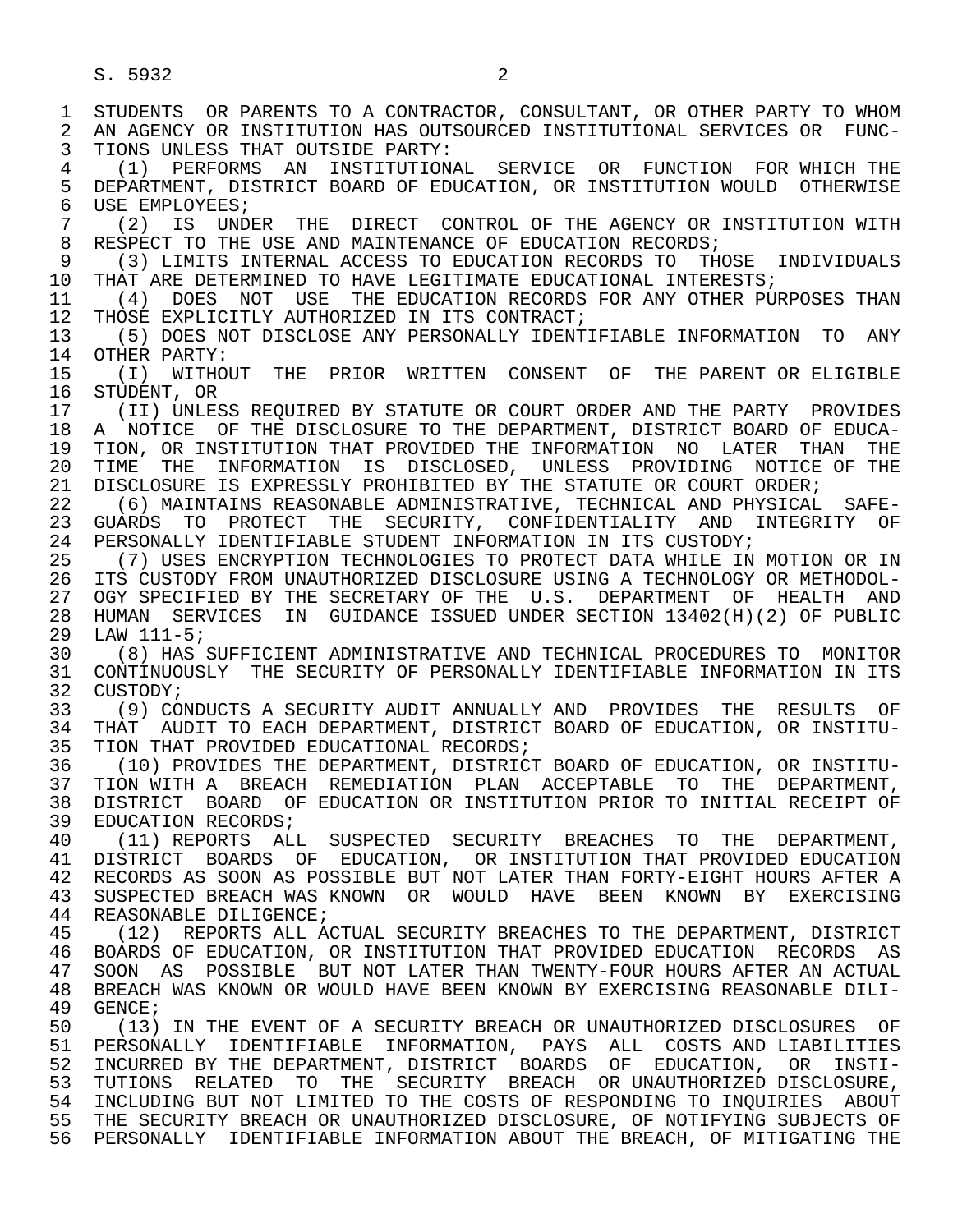1 EFFECTS OF THE BREACH FOR THE SUBJECTS OF PERSONALLY IDENTIFIABLE INFOR-<br>2 MATION, AND OF INVESTIGATING THE CAUSE OR CONSEOUENCES OF THE SECURITY 2 MATION, AND OF INVESTIGATING THE CAUSE OR CONSEQUENCES OF THE SECURITY<br>3 BREACH OR UNAUTHORIZED DISCLOSURE; AND BREACH OR UNAUTHORIZED DISCLOSURE; AND

4 (14) DESTROYS OR RETURNS TO THE DEPARTMENT, DISTRICT BOARDS OF EDUCA-<br>5 TION, OR INSTITUTIONS ALL PERSONALLY IDENTIFIABLE INFORMATION IN ITS 5 TION, OR INSTITUTIONS ALL PERSONALLY IDENTIFIABLE INFORMATION IN ITS<br>6 CUSTODY UPON REOUEST AND AT THE TERMINATION OF THE CONTRACT. 6 CUSTODY UPON REQUEST AND AT THE TERMINATION OF THE CONTRACT.<br>7 (C) STUDIES. THE DEPARTMENT, DISTRICT BOARDS OF EDUCATIO

 7 (C) STUDIES. THE DEPARTMENT, DISTRICT BOARDS OF EDUCATION, OR INSTI- 8 TUTIONS MAY DISCLOSE PERSONALLY IDENTIFIABLE INFORMATION FROM AN EDUCA- 9 TION RECORD OF A STUDENT-WITHOUT THE CONSENT OF ELIGIBLE STUDENTS OR<br>10 PARENTS TO A PARTY CONDUCTING STUDIES FOR OR ON BEHALE OF . EDUCATIONAL 10 PARENTS TO A PARTY CONDUCTING STUDIES FOR, OR ON BEHALF OF, EDUCATIONAL 11 AGENCIES OR INSTITUTIONS TO: 11 AGENCIES OR INSTITUTIONS TO:<br>12 (1) DEVELOP, VALIDATE, OR

12 (1) DEVELOP, VALIDATE, OR ADMINISTER PREDICTIVE TESTS;<br>13 (2) ADMINISTER STUDENT AID PROGRAMS; OR

13 (2) ADMINISTER STUDENT AID PROGRAMS; OR 14 (3) IMPROVE INSTRUCTION;

14 (3) IMPROVE INSTRUCTION;<br>15 PROVIDED THAT THE OUTSI 15 PROVIDED THAT THE OUTSIDE PARTY CONDUCTING THE STUDY MEETS ALL OF THE 16 ACTION PARTY CONTRACTORS SET FORTH IN PARAGRAPH (B) OF THIS SUBDIVI-16 REQUIREMENTS FOR CONTRACTORS SET FORTH IN PARAGRAPH (B) OF THIS SUBDIVI-<br>17 SION;

17 SION;<br>18 (D) 18 (D) COMMERCIAL USE PROHIBITED. THE DEPARTMENT, DISTRICT BOARDS OF<br>19 EDUCATION AND INSTITUTIONS MAY NOT. WITHOUT THE WRITTEN-CONSENT-OF 19 EDUCATION AND INSTITUTIONS MAY NOT, WITHOUT THE WRITTEN CONSENT OF<br>20 ELIGIBLE STUDENTS OR PARENTS, DISCLOSE PERSONALLY IDENTIFIABLE INFORMA-20 ELIGIBLE STUDENTS OR PARENTS, DISCLOSE PERSONALLY IDENTIFIABLE INFORMA-<br>21 TION FROM EDUCATION RECORDS TO ANY PARTY FOR A COMMERCIAL USE, INCLUDING 21 TION FROM EDUCATION RECORDS TO ANY PARTY FOR A COMMERCIAL USE, INCLUDING<br>22 BUT NOT LIMITED TO MARKETING PRODUCTS OR SERVICES, COMPILATION OF LISTS 22 BUT NOT LIMITED TO MARKETING PRODUCTS OR SERVICES, COMPILATION OF LISTS<br>23 FOR SALE OR RENTAL, DEVELOPMENT OF PRODUCTS OR SERVICES, OR CREATION OF 23 FOR SALE OR RENTAL, DEVELOPMENT OF PRODUCTS OR SERVICES, OR CREATION OF 24 INDIVIDUAL, HOUSEHOLD, OR GROUP PROFILES; NOR MAY SUCH DISCLOSURE BE 25 MADE FOR PROVISION OF SERVICES OTHER THAN CONTRACTING, STUDIES, AND 26 AUDITS OR EVALUATIONS AS AUTHORIZED AND LIMITED BY PARAGRAPHS (B) AND<br>27 (C) OF THIS SUBDIVISION. ANY CONSENT FROM AN ELIGIBLE STUDENT OR PARENT 27 (C) OF THIS SUBDIVISION. ANY CONSENT FROM AN ELIGIBLE STUDENT OR PARENT<br>28 MUST BE SIGNED BY THE STUDENT OR PARENT, BE DATED ON THE DAY IT WAS 28 MUST BE SIGNED BY THE STUDENT OR PARENT, BE DATED ON THE DAY IT WAS<br>29 SIGNED, NOT HAVE BEEN SIGNED MORE THAN SIX MONTHS PRIOR TO THE DISCLO-29 SIGNED, NOT HAVE BEEN SIGNED MORE THAN SIX MONTHS PRIOR TO THE DISCLO-<br>30 SURE, MUST IDENTIEY THE RECIPIENT AND THE PURPOSE OF THE DISCLOSURE, AND 30 SURE, MUST IDENTIFY THE RECIPIENT AND THE PURPOSE OF THE DISCLOSURE, AND<br>31 MUST STATE THAT THE INFORMATION WILL ONLY BE USED FOR THAT PURPOSE AND 31 MUST STATE THAT THE INFORMATION WILL ONLY BE USED FOR THAT PURPOSE AND<br>32 WILL NOT BE USED OR DISCLOSED FOR ANY OTHER PURPOSE. 32 WILL NOT BE USED OR DISCLOSED FOR ANY OTHER PURPOSE.<br>33 3. DATA REPOSITORIES AND INFORMATION PRACTICES.

33 3. DATA REPOSITORIES AND INFORMATION PRACTICES.<br>34 (A) THE DEPARTMENT AND DISTRICT BOARDS OF EDUC

34 (A) THE DEPARTMENT AND DISTRICT BOARDS OF EDUCATION MAY NOT, DIRECTLY<br>35 OR THROUGH CONTRACTS WITH OUTSIDE PARTIES, MAINTAIN PERSONALLY IDENTIFI-35 OR THROUGH CONTRACTS WITH OUTSIDE PARTIES, MAINTAIN PERSONALLY IDENTIFI-<br>36 ABLE INFORMATION FROM EDUCATION RECORDS WITHOUT THE WRITTEN CONSENT OF 36 ABLE INFORMATION FROM EDUCATION RECORDS WITHOUT THE WRITTEN CONSENT OF 37 ELIGIBLE STUDENTS OR PARENTS UNLESS MAINTENANCE OF SUCH INFORMATION IS:<br>38 (1) EXPLICITLY MANDATED IN FEDERAL OR STATE STATUTE; OR

38 (1) EXPLICITLY MANDATED IN FEDERAL OR STATE STATUTE; OR<br>39 (2) ADMINISTRATIVELY REOUIRED FOR THE PROPER PERFOI

39 (2) ADMINISTRATIVELY REQUIRED FOR THE PROPER PERFORMANCE OF THEIR<br>40 DUTIES UNDER THE LAW AND IS RELEVANT TO AND NECESSARY FOR DELIVERY OF 40 DUTIES UNDER THE LAW AND IS RELEVANT TO AND NECESSARY FOR DELIVERY OF 41 SERVICES: OR 41 SERVICES; OR<br>42 (3) DESIGI

42 (3) DESIGNED TO SUPPORT A STUDY OF STUDENTS ORFORMER-STUDENTS,<br>43 PROVIDED THAT NO PERSONALLY IDENTIFIABLE INFORMATION IS RETAINED ON 43 PROVIDED THAT NO PERSONALLY IDENTIFIABLE INFORMATION IS RETAINED ON<br>44 FORMER STUDENTS LONGER THAN FIVE YEARS-AFTER-THE-DATE-OF-THEIR-LAST 44 FORMER STUDENTS LONGER THAN FIVE YEARS AFTER THE DATE OF THEIR LAST 45 ENROLLMENT AT AN INSTITUTION. ENROLLMENT AT AN INSTITUTION.

46 (B) THE DEPARTMENT AND DISTRICT BOARDS OF EDUCATION SHALL PUBLICLY AND<br>47 CONSPICUOUSLY DISCLOSE ON THEIR WEB SITES AND THROUGH ANNUAL ELECTRONIC 47 CONSPICUOUSLY DISCLOSE ON THEIR WEB SITES AND THROUGH ANNUAL ELECTRONIC<br>48 NOTIFICATION TO THE CHAIRS OF THE ASSEMBLY AND SENATE EDUCATION COMMIT- 48 NOTIFICATION TO THE CHAIRS OF THE ASSEMBLY AND SENATE EDUCATION COMMIT- 49 TEES THE EXISTENCE AND CHARACTER OF ANY PERSONALLY IDENTIFIABLE INFORMA-<br>50 TION FROM EDUCATION RECORDS THAT THEY, DIRECTLY OR THROUGH CONTRACTS 50 TION FROM EDUCATION RECORDS THAT THEY, DIRECTLY OR THROUGH CONTRACTS<br>51 WITH OUTSIDE PARTIES, MAINTAIN. SUCH DISCLOSURE AND NOTIFICATIONS SHALL 51 WITH OUTSIDE PARTIES, MAINTAIN. SUCH DISCLOSURE AND NOTIFICATIONS SHALL<br>52 INCLUDE: 52 INCLUDE:<br>53 (1) TH

53 (1) THE NAME AND LOCATION OF THE DATA REPOSITORY WHERE SUCH INFORMA-<br>54 TION IS MAINTAINED: 54 TION IS MAINTAINED;<br>55 (2) THE LEGAL AU

55 (2) THE LEGAL AUTHORITY WHICH AUTHORIZES THE ESTABLISHMENT AND EXIST-<br>56 ENCE OF THE DATA REPOSITORY; ENCE OF THE DATA REPOSITORY;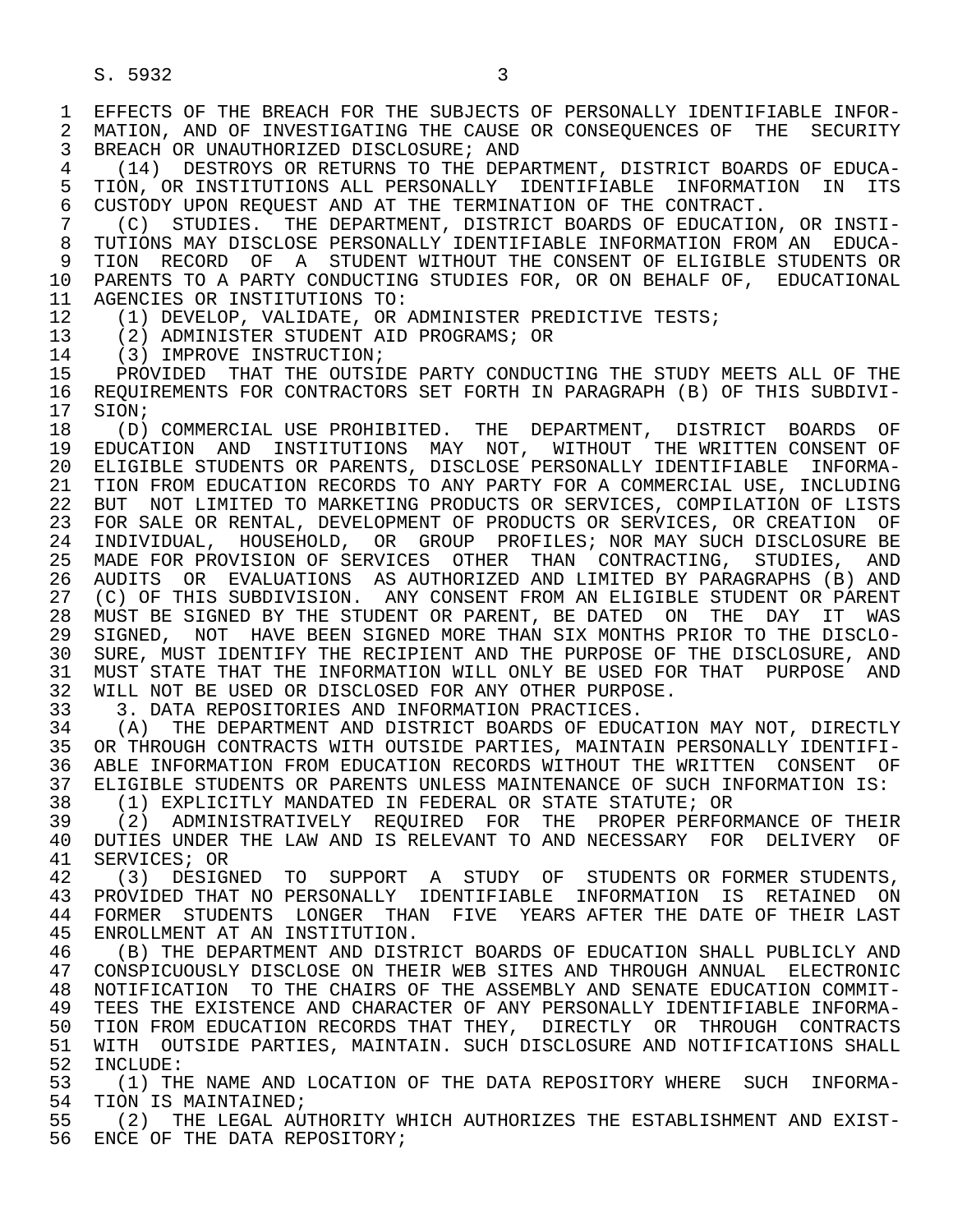1 (3) THE PRINCIPAL PURPOSE OR PURPOSES FOR WHICH THE INFORMATION IS 2 INTENDED TO BE USED;<br>3 (4) THE CATEGORII 3 (4) THE CATEGORIES OF INDIVIDUALS ON WHOM RECORDS ARE MAINTAINED IN 4 THE DATA REPOSITORY;<br>5 (5) THE CATEGORIES 5 (5) THE CATEGORIES OF RECORDS MAINTAINED IN THE DATA REPOSITORY;<br>6 (6) EACH EXPECTED DISCLOSURE OF THE RECORDS CONTAINED IN THE 6 (6) EACH EXPECTED DISCLOSURE OF THE RECORDS CONTAINED IN THE DATA 7 REPOSITORY, INCLUDING THE CATEGORIES OF RECIPIENTS AND THE PURPOSE OF A SUCH DISCLOSURE: 8 SUCH DISCLOSURE;<br>9 (7) THE POLICI 9 (7) THE POLICIES AND PRACTICES OF THE DEPARTMENT OR THE DISTRICT<br>10 BOARDS OF EDUCATION REGARDING STORAGE, RETRIEVARILITY, ACCESS CONTROLS, 10 BOARDS OF EDUCATION REGARDING STORAGE, RETRIEVABILITY, ACCESS CONTROLS, 11 RETENTION, AND DISPOSAL OF THE RECORDS; 11 RETENTION, AND DISPOSAL OF THE RECORDS;<br>12 (8) THE TITLE AND BUSINESS ADDRESS OF 12 (8) THE TITLE AND BUSINESS ADDRESS OF THE DEPARTMENT OR DISTRICT BOARD<br>13 OF EDUCATION OFFICIAL WHO IS RESPONSIBLE FOR THE DATA REPOSITORY, AND 13 OF EDUCATION OFFICIAL WHO IS RESPONSIBLE FOR THE DATA REPOSITORY, AND<br>14 THE NAME AND BUSINESS ADDRESS OF ANY CONTRACTOR OR OTHER OUTSIDE PARTY THE NAME AND BUSINESS ADDRESS OF ANY CONTRACTOR OR OTHER OUTSIDE PARTY 15 MAINTAINING THE DATA REPOSITORY FOR OR ON BEHALF OF THE DEPARTMENT OR<br>16 THE DISTRICT BOARD OF EDUCATION; 16 THE DISTRICT BOARD OF EDUCATION;<br>17 (9) THE PROCEDURES WHEREBY E 17 (9) THE PROCEDURES WHEREBY ELIGIBLE STUDENTS OR PARENTS CAN BE NOTI-<br>18 FIED AT THEIR REOUEST IF THE DATA REPOSITORY CONTAINS A RECORD PERTAIN-18 FIED AT THEIR REQUEST IF THE DATA REPOSITORY CONTAINS A RECORD PERTAIN-<br>19 ING TO THEM OR THEIR CHILDREN: 19 ING TO THEM OR THEIR CHILDREN;<br>20 (10) THE PROCEDURES WHEREBY 20 (10) THE PROCEDURES WHEREBY ELIGIBLE STUDENTS OR PARENTS CAN BE NOTI-<br>21 FIED AT THEIR REOUEST HOW TO GAIN ACCESS TO ANY RECORD PERTAINING TO 21 FIED AT THEIR REQUEST HOW TO GAIN ACCESS TO ANY RECORD PERTAINING TO<br>22 THEM OR THEIR CHILDREN CONTAINED IN THE DATA REPOSITORY, AND HOW THEY 22 THEM OR THEIR CHILDREN CONTAINED IN THE DATA REPOSITORY, AND HOW THEY<br>23 CAN CONTEST ITS CONTENT; AND CAN CONTEST ITS CONTENT; AND 24 (11) THE CATEGORIES OF SOURCES OF RECORDS IN THE DATA REPOSITORY;<br>25 (C) THE DEPARTMENT, DISTRICT BOARDS OF EDUCATION, AND INSTITUTION 25 (C) THE DEPARTMENT, DISTRICT BOARDS OF EDUCATION, AND INSTITUTIONS MAY 26 NOT APPEND EDUCATION RECORDS WITH PERSONALLY IDENTIFIABLE INFORMATION<br>27 OBTAINED FROM OTHER FEDERAL OR STATE AGENCIES THROUGH DATA MATCHES WITH-27 OBTAINED FROM OTHER FEDERAL OR STATE AGENCIES THROUGH DATA MATCHES WITH-<br>28 OUT THE WRITTEN CONSENT OF ELIGIBLE STUDENTS OR PARENTS UNLESS SUCH DATA OUT THE WRITTEN CONSENT OF ELIGIBLE STUDENTS OR PARENTS UNLESS SUCH DATA 29 MATCHES ARE: (1) EXPLICITLY MANDATED IN FEDERAL OR STATE STATUTE; OR (2) 30 ADMINISTRATIVELY REQUIRED FOR THE PROPER PERFORMANCE OF THEIR DUTIES 31 UNDER THE LAW AND ARE RELEVANT TO AND NECESSARY FOR DELIVERY OF 32 SERVICES. 32 SERVICES.<br>33 4. PEN 33 4. PENALTIES AND ENFORCEMENT. (A) EACH VIOLATION OF ANY PROVISION OF 34 THIS SECTION BY AN ORGANIZATION OR ENTITY THAT IS NOT THE DEPARTMENT. A 34 THIS SECTION BY AN ORGANIZATION OR ENTITY THAT IS NOT THE DEPARTMENT, A<br>35 DISTRICT BOARD OF EDUCATION, OR AN INSTITUTION AS DEFINED IN PARAGRAPH 35 DISTRICT BOARD OF EDUCATION, OR AN INSTITUTION AS DEFINED IN PARAGRAPH<br>36 (B) OF SUBDIVISION ONE OF THIS SECTION SHALL BE PUNISHABLE BY A CIVIL (B) OF SUBDIVISION ONE OF THIS SECTION SHALL BE PUNISHABLE BY A CIVIL 37 PENALTY OF UP TO ONE THOUSAND DOLLARS; A SECOND VIOLATION BY THE SAME<br>38 ORGANIZATION OR ENTITY INVOLVING THE EDUCATIONAL RECORDS AND PRIVACY OF 38 ORGANIZATION OR ENTITY INVOLVING THE EDUCATIONAL RECORDS AND PRIVACY OF THE SAME STUDENT SHALL BE PUNISHABLE BY A CIVIL PENALTY OF UP TO FIVE 39 THE SAME STUDENT SHALL BE PUNISHABLE BY A CIVIL PENALTY OF UP TO FIVE<br>40 THOUSAND DOLLARS; ANY SUBSEOUENT VIOLATION BY THE SAME ORGANIZATION OR 40 THOUSAND DOLLARS; ANY SUBSEQUENT VIOLATION BY THE SAME ORGANIZATION OR<br>41 ENTITY INVOLVING THE EDUCATIONAL RECORDS AND PRIVACY OF THE SAME STUDENT 41 ENTITY INVOLVING THE EDUCATIONAL RECORDS AND PRIVACY OF THE SAME STUDENT<br>42 SHALL BE PUNISHABLE BY A CIVIL PENALTY OF UP TO TEN THOUSAND DOLLARS; 42 SHALL BE PUNISHABLE BY A CIVIL PENALTY OF UP TO TEN THOUSAND DOLLARS;<br>43 AND EACH VIOLATION INVOLVING A DIFFERENT INDIVIDUAL, EDUCATIONAL, RECORD 43 AND EACH VIOLATION INVOLVING A DIFFERENT INDIVIDUAL EDUCATIONAL RECORD 44 OR A DIFFERENT INDIVIDUAL STUDENT SHALL BE CONSIDERED A-SEPARATE<br>45 VIOLATION-FOR-PURPOSES-OF-CIVIL-PENALTIES; VIOLATION FOR PURPOSES OF CIVIL PENALTIES; 46 (B) THE ATTORNEY GENERAL SHALL HAVE THE AUTHORITY TO ENFORCE COMPLI-<br>47 ANCE WITH THIS SECTION BY INVESTIGATION AND SUBSEOUENT COMMENCEMENT OF A ANCE WITH THIS SECTION BY INVESTIGATION AND SUBSEOUENT COMMENCEMENT OF A 48 CIVIL ACTION, TO SEEK CIVIL PENALTIES FOR VIOLATIONS OF THIS SECTION,<br>49 AND TO SEEK APPROPRIATE INJUNCTIVE RELIEF, INCLUDING BUT NOT LIMITED TO 49 AND TO SEEK APPROPRIATE INJUNCTIVE RELIEF, INCLUDING BUT NOT LIMITED TO<br>50 A PROHIBITION ON OBTAINING PERSONALLY IDENTIFIABLE INFORMATION FOR AN 50 A PROHIBITION ON OBTAINING PERSONALLY IDENTIFIABLE INFORMATION FOR AN<br>51 APPROPRIATE TIME PERIOD. IN CARRYING OUT SUCH INVESTIGATION AND IN MAIN-51 APPROPRIATE TIME PERIOD. IN CARRYING OUT SUCH INVESTIGATION AND IN MAIN-<br>52 TAINING SUCH CIVIL ACTION THE ATTORNEY GENERAL OR ANY DEPUTY OR ASSIST- 52 TAINING SUCH CIVIL ACTION THE ATTORNEY GENERAL OR ANY DEPUTY OR ASSIST- 53 ANT ATTORNEY GENERAL IS AUTHORIZED TO SUBPOENA WITNESSES, COMPEL THEIR 54 ATTENDANCE, EXAMINE THEM UNDER OATH AND REQUIRE THAT ANY BOOKS, RECORDS, 55 DOCUMENTS, PAPERS, OR ELECTRONIC RECORDS RELEVANT OR MATERIAL TO THE 56 INQUIRY BE TURNED OVER FOR INSPECTION, EXAMINATION OR AUDIT, PURSUANT TO